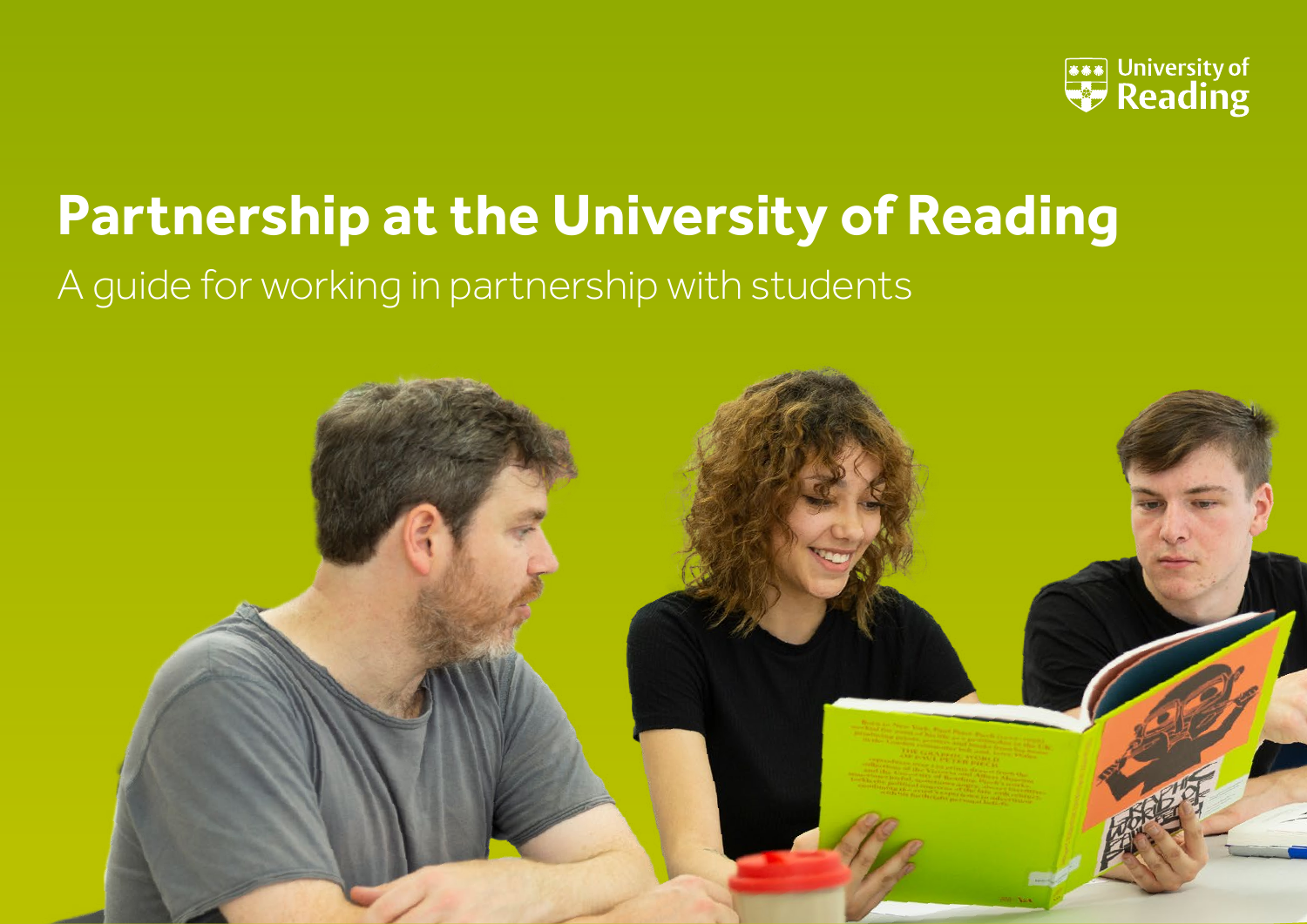# **Partnership at the University of Reading**

### **What is partnership?**

Student-staff partnerships stimulate creativity, challenge the status quo and encourage shared responsibility for enhancing the quality of teaching, learning, research and the student experience. Partnership harnesses the experiences and perspectives of students and colleagues who work collaboratively towards common goals, enabling meaningful change at Reading.

66 Our strategy upholds our commitment to fostering a culture of excellence in teaching and learning. Working in partnership with students and colleagues ensures we deliver an outstanding experience for our students. 99

**Julian Park and Elizabeth McCrum**  Pro-Vice-Chancellors (Teaching and Learning) University Teaching and Learning Strategy

### **Benefits for students and colleagues**

Partnership goes beyond formal mechanisms of feedback and student representation by positioning students at the forefront of their own educational experience.

A thriving University community can be achieved when students become actively involved in shaping their educational experience, for example, working together with colleagues to enhance the design, delivery, and evaluation of teaching, learning and research.

**66 The curriculum is designed in collaboration** with students and other stakeholders and is mindful of the need to prepare students for life beyond university… Students are actively involved in shaping the curriculum. 99 UoR Curriculum Framework

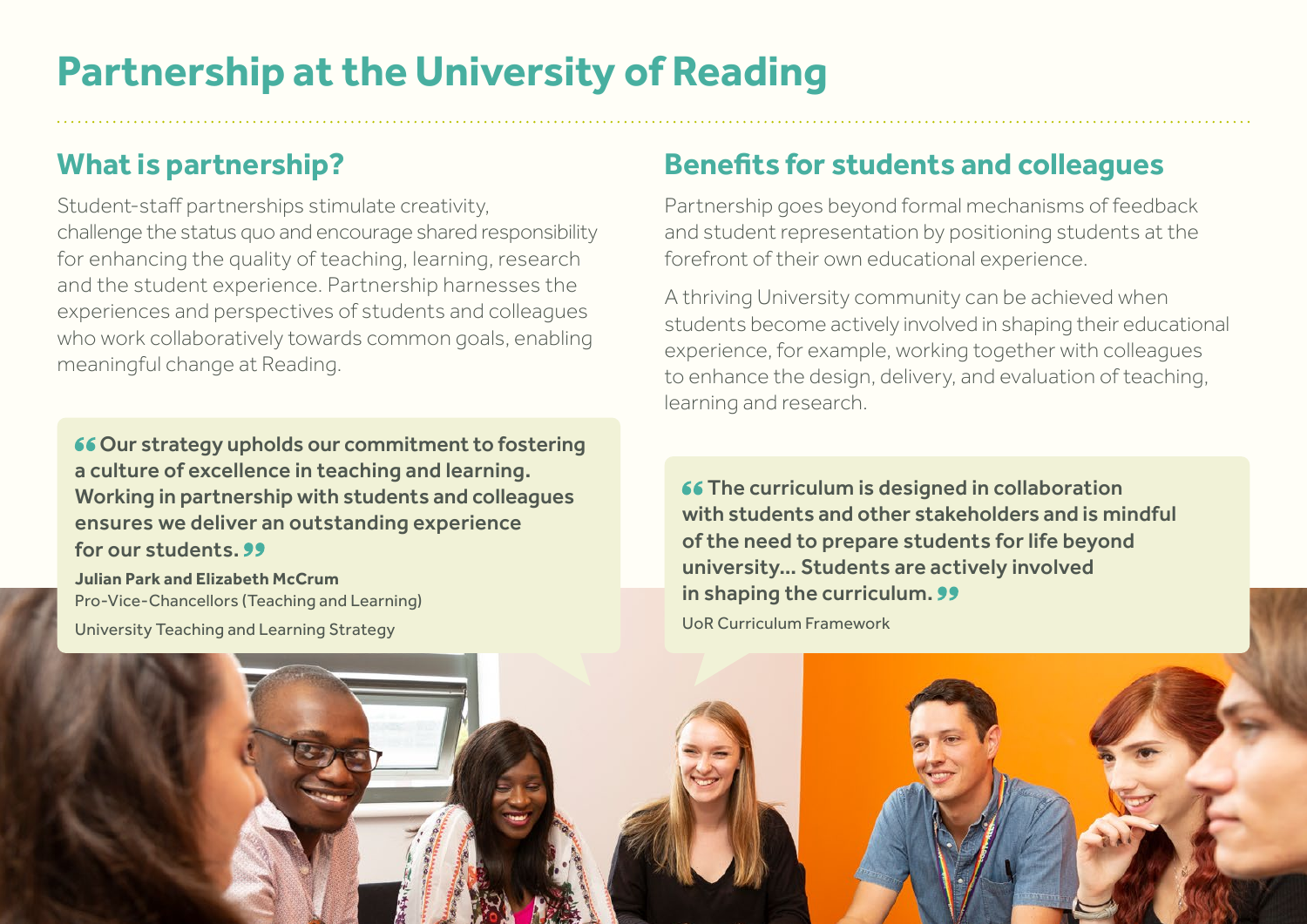

## **UoR Principles of Partnership**

At the University of Reading, we have worked with our students and colleagues to co-design and develop a set of principles, which define our approach to partnership working.

Although collaborative working will be experienced differently depending on the purpose and context, partnership should always be underpinned by our following principles:

### **Partnership:**

- is based on values of trust and respect
- is empowering and inclusive
- enables the collaborative development of meaningful change
- creates a sense of belonging to our University community

This guide draws upon examples and initiatives being utilised successfully across the University. It will unpack each principle, provide ideas for enhancement, and support students and colleagues to put the Principles of Partnership into practice.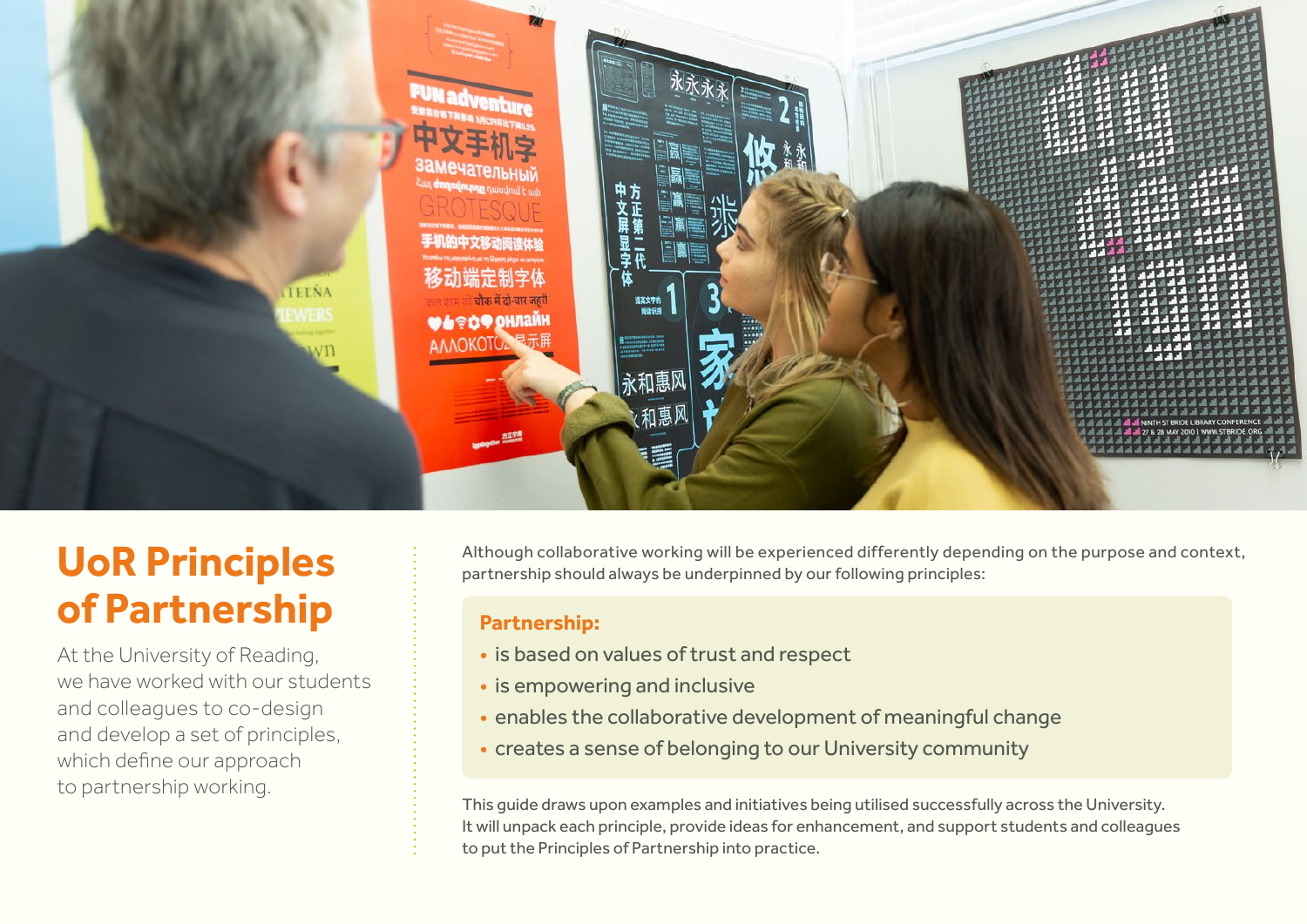# **Partnership is based on values of trust and respect**

Partnership is based upon valuing each person, whether student or staff member, as an individual.

#### **Enhancement ideas Give it a go**

### **Keep up the conversation**

Build-in regular opportunities for students and colleagues to talk openly within and beyond the classroom, e.g. events, office hours and within timetabled teaching.

### **Be flexible and creative**

Partnership should evolve as new ways of thinking and working emerge. Use this as an opportunity to draw upon different skills, knowledge and experiences of students and colleagues.

### **Manage expectations**

Talk with students and colleagues about the benefits of partnership and what can reasonably be achieved through the activity. Together, consider the roles and responsibilities, timelines, workload and intended outputs.

### **Celebrate!**

Reward and celebrate students and colleagues who are making a positive contribution to our University community through collaborative working.

### Within a trusting and respectful environment, everyone's contributions are considered equally. Partnership provides opportunities for creativity, challenge, compromise and cooperation.

Take 5 minutes in a seminar to ask students to share their experiences of the module with you and other students. You could also invite colleagues from Careers, Student Services and the Library to departmental events to enable students to build networks across the University.

Create frequent opportunities for all participants to share ideas, be creative and shape the direction of the partnership activity at all stages, including planning and evaluation.

Kick start with an online discussion, or short workshop, to set ground rules for how you can work together. Agree on goals and milestones for the activity and book in regular catch-ups to keep everyone engaged and on track.

Use co-authored blogs, social media, newsletters, and presentations to disseminate good news stories and the impact of your partnership work. Students can also nominate their staff in the 'RUSU Partnerships in T&L Excellence Award'. Find out more here **[www.rusu.co.uk/awards](http://www.rusu.co.uk/awards)**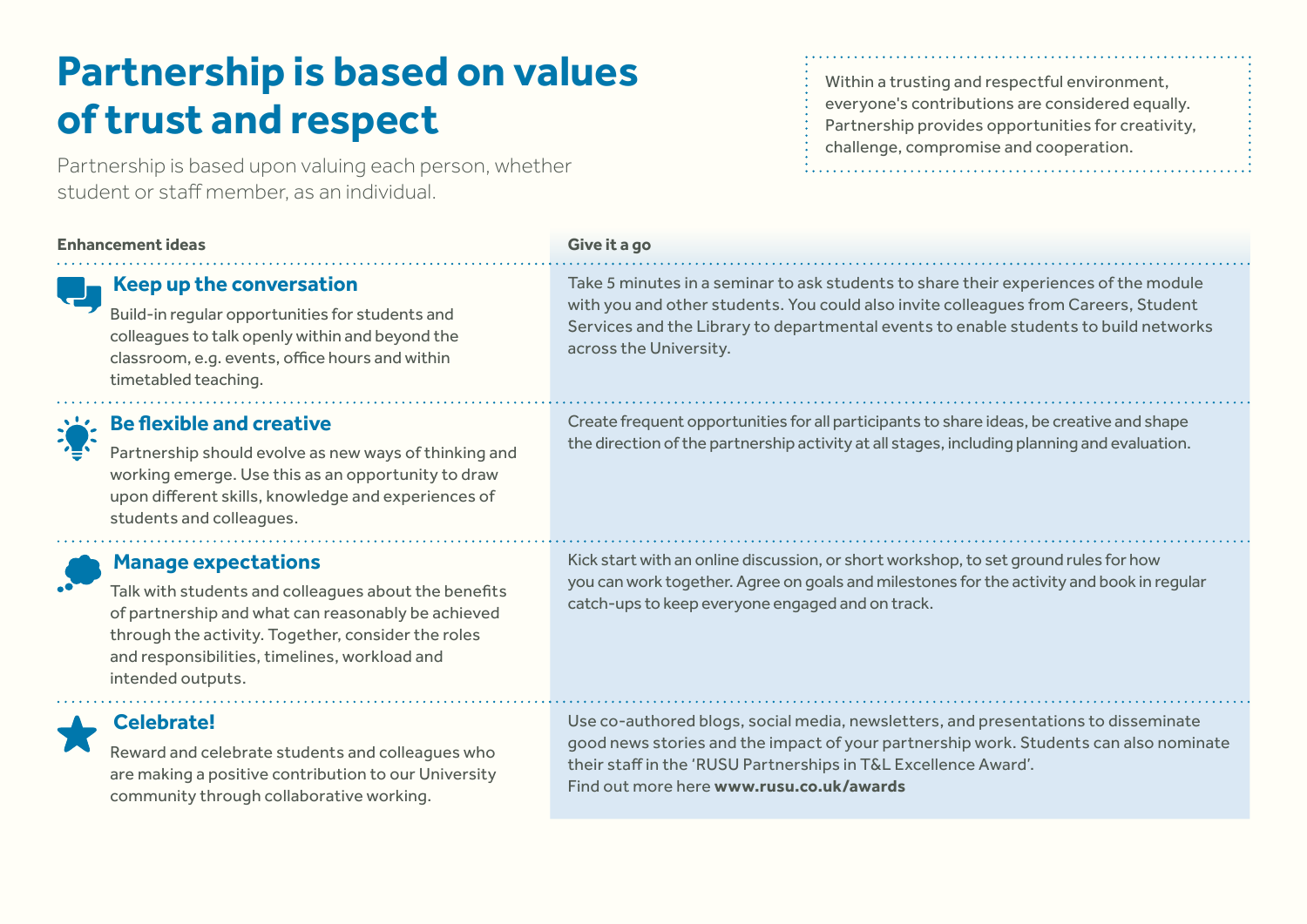## **Partnership is empowering and inclusive**

Partnership values diversity and creates a safe space for ALL students and colleagues to work together.

### **Enhancement ideas Give it a go**

### **Promote far and wide**

Involve a diverse range of students in partnership activities by ensuring opportunities to engage are promoted widely.



### **Access and inclusion**

Actively remove barriers and encourage participation from underrepresented groups, including Black Asian Minority Ethnic, mature, care leavers, first generation, commuter and estranged students, for a more authentic and representative student voice.



### **Develop skills**

Empower and support students to take on new roles. Taking on new responsibilities will develop skills and experiences that can be applied to their studies and beyond.

### **Communicate**

The language you use in written communications with students can help foster a sense of partnership and is vital if working remotely.

It provides an opportunity to learn from the diversity of unique experiences. Partnership empowers all participants to feel encouraged and valued in the process and to benefit mutually from developing new skills, knowledge and experiences.

Ask **[Student Reps](https://www.rusu.co.uk/representation/student-reps/)** and **[Academic Societies](https://www.rusu.co.uk/student-activities/societies/academic-and-career/)** to help you promote partnership opportunities and encourage the wider student body to come forward with ideas and engage in partnership activities. You could also use suggestion boxes, post-it notes, Padlet, etc.

Consider the location (online or campus-based), timings and frequency of planned activities, as students may be working remotely, in employment, or have caring responsibilities. You could also introduce a 'Bring a buddy' model to boost students' confidence by volunteering in pairs.

Appoint students to act as consultants or to lead activities, including research and evaluation. Boost students' employability by building in opportunities to develop skills in negotiation, delegation, leadership, creativity and time-management, etc.

Communicate regularly and use the **[Student Engagement Guidelines](http://www.reading.ac.uk/internal/staffportal/SASstaff/SASSuccess.aspx)** for tips on how to make best use of language to encourage, empower and help build a sense of belonging to our university community.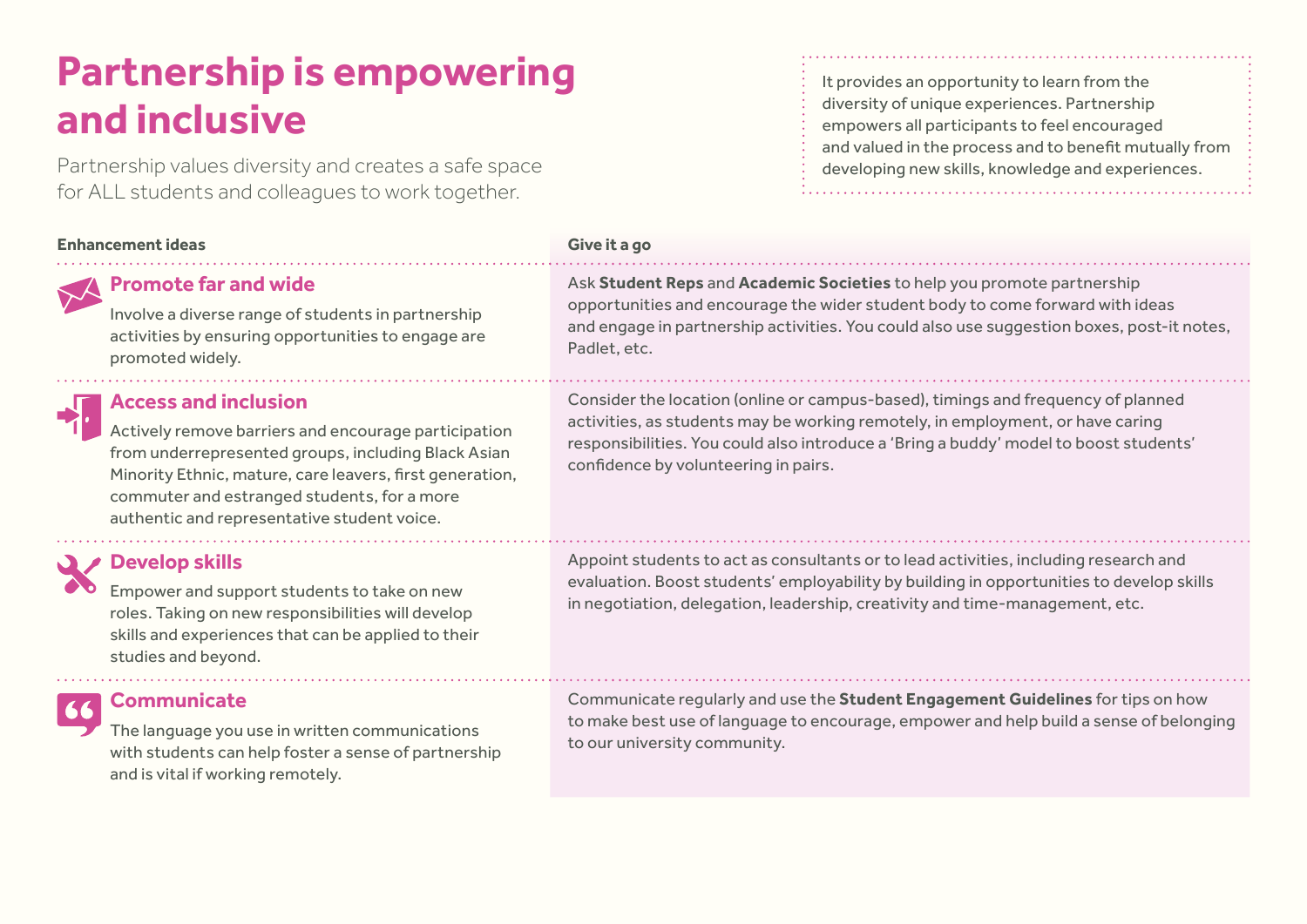# **Partnership enables the collaborative development of meaningful change**

Partnership encourages colleagues and students to work together towards shared goals, creating positive change that is meaningful and sustainable.

This is realised through the co-design and delivery of a project from conception to evaluation. Partnership is based on shared responsibility and accountability and requires active collaboration from all involved. Collaboration can take on a variety of forms – e.g. small-scale T&L initiatives, research projects, co-designing events or actively involving students in curriculum enhancement.

#### **Enhancement ideas Give it a go**

### **Make it meaningful**

Identify key themes for enhancement that will positively impact the student experience. These might have already been identified through quality assurance processes.

You could try TESTA: an effective method to review and enhance assessment and feedback practices across the programme in partnership with students and colleagues. To find out more about TESTA, contact **[CQSD-ADE team](mailto:CQSD-ADE%40READING.AC.UK?subject=)**.

### **Take action**

Work together to reflect, evaluate and act on issues identified through student feedback mechanisms (e.g. SSP Groups, Module Evaluations, NSS and ROSiE).

### **Be community-minded**

Help make a difference together through outreach activities or by making a civic contribution, e.g. co-create strategies to reduce waste and embed environmental sustainability across the Department.

### **COD** Embed partnership

Embed partnership into the culture of the School/ Department so that students are actively involved in diagnosing areas for enhancement and owning the solutions.

Run a workshop to unpack and demystify student feedback (e.g. NSS results). Work with students, colleagues, and professional services to agree on an action plan and set shared goals. Ensure you continue the conversation with students beyond the workshop. To find out more about closing the feedback loop visit **[here](https://sites.reading.ac.uk/curriculum-framework/closing-the-feedback-loop/)**.

Ask students what they are passionate about! Engage with RUSU and contribute to student-led campaigns, charities and issues beyond the classroom. Find out more about current student campaigns by visiting **[rusu.co.uk/campaigns](http://www.rusu.co.uk/campaigns)**.

Place partnership-working high on the agenda for Department meetings and make partnership explicit in strategic plans for your programme, Department or School. Ensure students are actively involved in meetings at all levels, and communicate plans and progress with the wider student body (beyond Student Reps) via Blackboard, newsletters, etc.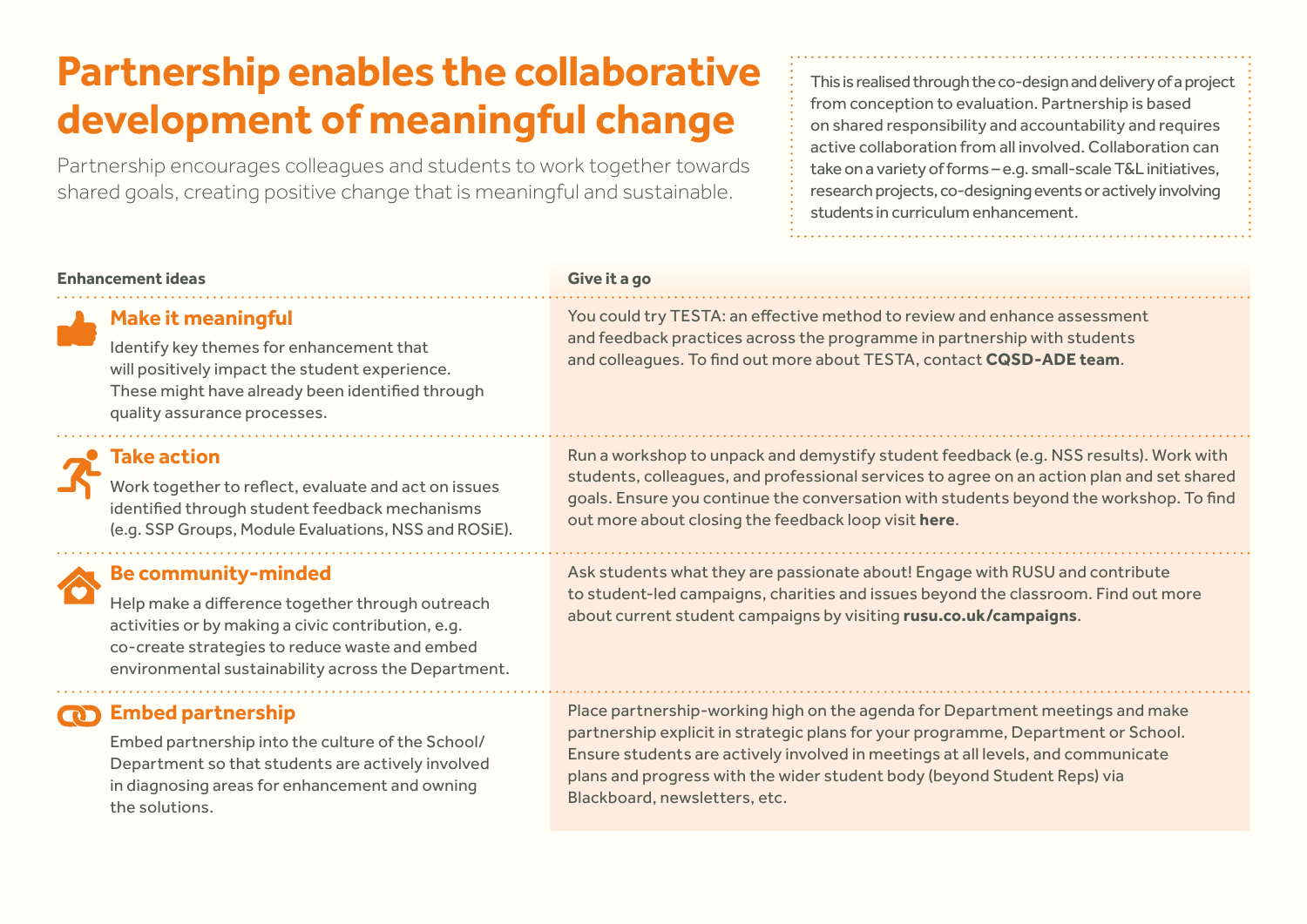# **Partnership creates a sense of belonging to our University community**

Partnership builds the foundations of a thriving university community.

#### **Enhancement ideas Give it a go**

### **Make partnership work for you**

Partnership can vary in scale, from 1-1 to whole cohort activities. Seek advice from the wider University community and consider the scale and breadth of partnership most effective for your activity.

### **Programme identity**

Create a shared 'identity' for your programme, Department or School by working collaboratively with students on marketing, social media platforms and events.

### **Get together**

Informal events can create strong bonds between students and colleagues. Work in partnership with students to plan a mixture of campus-based and online events that would bring your community together.

### **Think Big**

Create networks across the institution by collaborating with students and colleagues from other disciplines on University-wide initiatives, events, research and projects.

By actively involving students in shaping their educational journey, partnership activities can support learning, increase engagement and develop cohort cohesion. Partnership can help foster a sense of belonging to the University of Reading, as we work together to enhance teaching, learning and the experiences of both students and colleagues.

Start small by talking to engaged students (these might be Reps) about partnership ideas. Connect with people involved in partnership activities e.g. PLanT project holders, UROP participants and the UTF Community. In return, offer support to others by sharing your experience through blogs and showcases.

Run an interactive activity to draw-out what makes your community of colleagues and students distinctive. This can be extremely impactful for students and colleagues on Joint/Combined programmes to foster a sense of belonging.

Try holding face-to-face or virtual 'Coffee and Cake' catch-ups or breakfast meetings as a space to get together and chat over a coffee. Inviting students from all year groups can help to build cohesion and support students' academic commitment.

To build a greater sense of belonging to the University, encourage students and colleagues to engage in initiatives such as PAL, STaR Mentoring, Student Reps and Open Days. Find out about more opportunities **[here](https://www.reading.ac.uk/essentials/Opportunities/Timeline)**.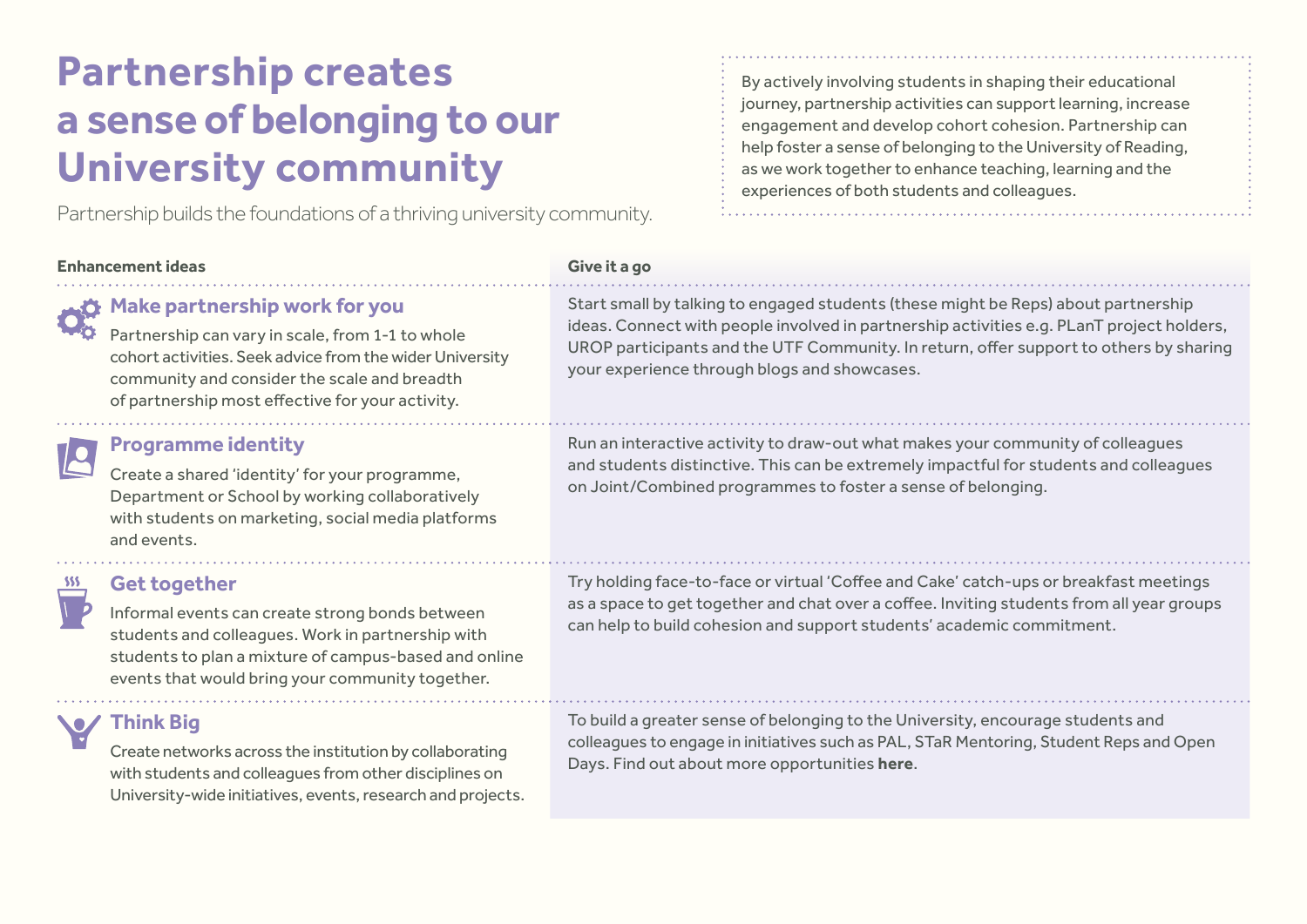## **Acronyms**

| <b>CQSD</b>        | <b>Centre for Quality Support</b><br>and Development                                                  |
|--------------------|-------------------------------------------------------------------------------------------------------|
| <b>CQSD-ADE</b>    | <b>Centre for Quality Support</b><br>and Development - Academic<br><b>Development and Enhancement</b> |
| <b>CQSD-TEL</b>    | <b>Centre for Quality Support</b><br>and Development - Technology<br><b>Enhanced Learning</b>         |
| <b>NSS</b>         | <b>National Student Survey</b>                                                                        |
| <b>PAL</b>         | <b>Peer Assisted Learning</b>                                                                         |
| PLanT              | <b>Partnerships in Learning</b><br>and Teaching fund                                                  |
| <b>ROSIE</b>       | The Rep Online Student Impact Survey,<br>a feedback tool used by Course Reps                          |
| <b>RUSU</b>        | <b>Reading University Students' Union</b>                                                             |
| <b>SSP Groups</b>  | <b>Student-staff Partnership Groups</b><br>(replacing Student Staff Liaison<br>Committees, SSLCs)     |
| <b>STaR mentor</b> | An undergraduate student that has<br>volunteered to help new students settle in                       |
| <b>TESTA</b>       | <b>Transforming the Experience of Students</b><br>through Assessment                                  |
| <b>UoR</b>         | <b>University of Reading</b>                                                                          |
| <b>UTF</b>         | <b>University Teaching Fellow</b>                                                                     |







Find out more on the **[Student Voice & Partnership webpages](https://sites.reading.ac.uk/curriculum-framework/student-voice-partnership/)**